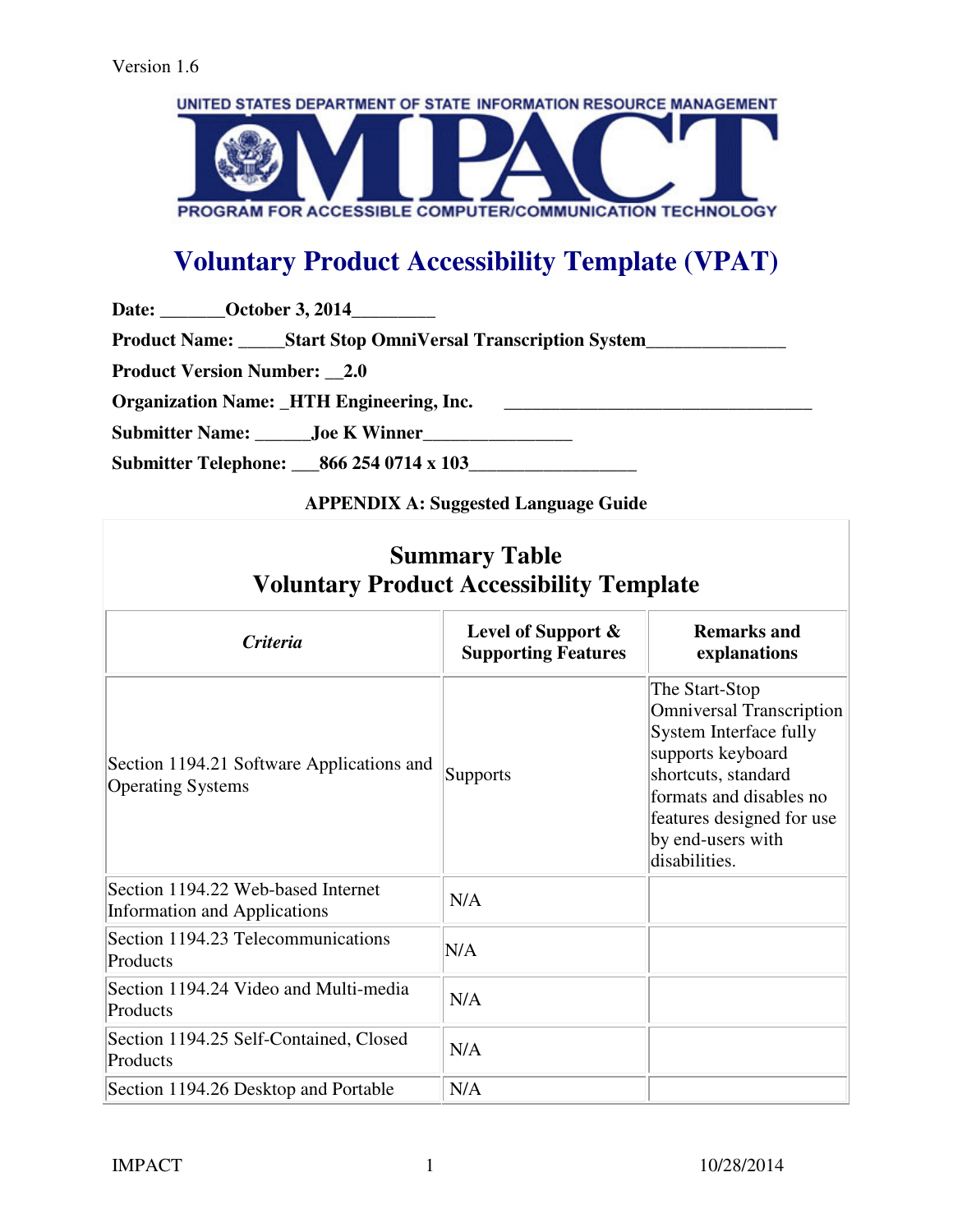| Computers                                                 |                 |                                                                                     |
|-----------------------------------------------------------|-----------------|-------------------------------------------------------------------------------------|
| Section 1194.31 Functional Performance<br>Criteria        | <b>Supports</b> | Functional performance<br>accessible via alternate<br>means to visual<br>reference. |
| Section 1194.41 Information,<br>Documentation and Support | <b>Supports</b> | Information,<br>documentation and<br>support in compliance<br>with requirements.    |

# **Section 1194.21 Software Applications and Operating Systems - Detail**

# **Voluntary Product Accessibility Template**

| <b>Criteria</b>                                                                                                                                                                                                                                                                                                                                                                                                                                                                                                                                                                          | Level of Support &<br><b>Supporting Features</b> | <b>Remarks and</b><br>explanations                                                                                                                                                          |
|------------------------------------------------------------------------------------------------------------------------------------------------------------------------------------------------------------------------------------------------------------------------------------------------------------------------------------------------------------------------------------------------------------------------------------------------------------------------------------------------------------------------------------------------------------------------------------------|--------------------------------------------------|---------------------------------------------------------------------------------------------------------------------------------------------------------------------------------------------|
| (a) When software is designed to run on a<br>system that has a keyboard, product<br>functions shall be executable from a<br>keyboard where the function itself or the<br>result of performing a function can be<br>discerned textually.                                                                                                                                                                                                                                                                                                                                                  | <b>Supports</b>                                  | Keyboard shortcuts exist<br>for all accessible<br>features, and text results<br>are visible to the user as<br>well as graphically.                                                          |
| (b) Applications shall not disrupt or disable<br>activated features of other products that are<br>identified as accessibility features, where<br>those features are developed and<br>documented according to industry<br>standards. Applications also shall not<br>disrupt or disable activated features of any<br>operating system that are identified as<br>accessibility features where the application<br>programming interface for those<br>accessibility features has been documented<br>by the manufacturer of the operating system<br>and is available to the product developer. | Supports                                         | There is nothing in the<br>product that will cause<br>disruption or disable<br>activated features of<br>other products or of the<br>Operating System that<br>are accessibility features.    |
| (c) A well-defined on-screen indication of<br>the current focus shall be provided that<br>moves among interactive interface elements<br>as the input focus changes. The focus shall<br>be programmatically exposed so that<br>Assistive Technology can track focus and<br>focus changes.                                                                                                                                                                                                                                                                                                 | <b>Supports</b>                                  | The product is designed<br>so that current focus is<br>provided that moves<br>among interactive<br>interface elements as the<br>input focus changes and<br>allows to be<br>programmatically |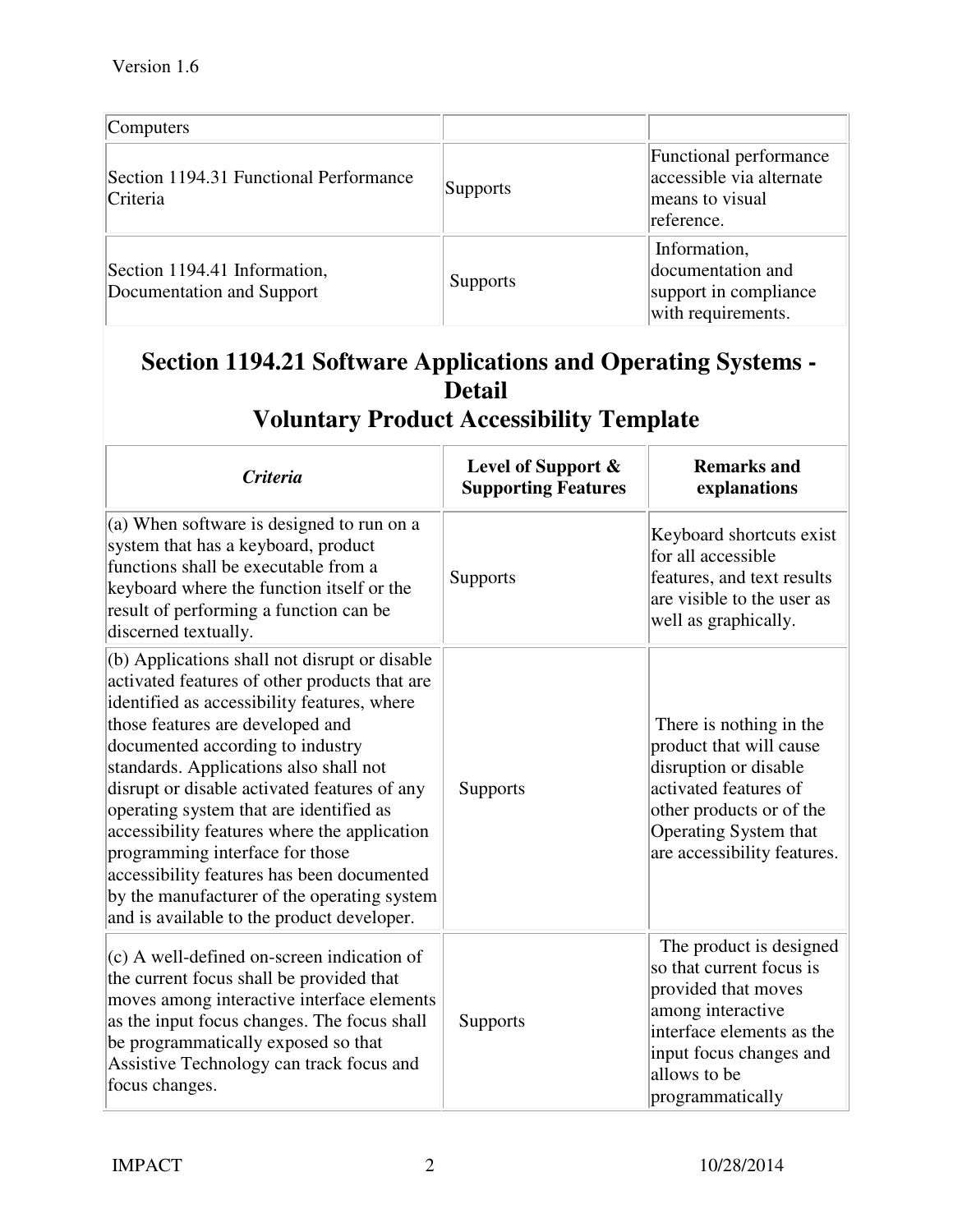|                                                                                                                                                                                                                                                                                                      |                 | exposed so that Assistive<br>Technology can track<br>focus and focus changes                                                                                                                                                                                                                                                                                                   |
|------------------------------------------------------------------------------------------------------------------------------------------------------------------------------------------------------------------------------------------------------------------------------------------------------|-----------------|--------------------------------------------------------------------------------------------------------------------------------------------------------------------------------------------------------------------------------------------------------------------------------------------------------------------------------------------------------------------------------|
| (d) Sufficient information about a user<br>interface element including the identity,<br>operation and state of the element shall be<br>available to Assistive Technology. When an<br>image represents a program element, the<br>information conveyed by the image must<br>also be available in text. | <b>Supports</b> | Sufficient information<br>about a user interface<br>element including the<br>identity, operation and<br>state of the element is<br>available to Assistive<br>Technology.                                                                                                                                                                                                       |
| (e) When bitmap images are used to<br>identify controls, status indicators, or other<br>programmatic elements, the meaning<br>assigned to those images shall be consistent<br>throughout an application's performance.                                                                               | Supports        | Bitmap images used to<br>identify controls, status<br>indicators and their<br>meanings are consistent<br>throughout the<br>application's performance                                                                                                                                                                                                                           |
| (f) Textual information shall be provided<br>through operating system functions for<br>displaying text. The minimum information<br>that shall be made available is text content,<br>text input caret location, and text attributes.                                                                  | <b>Supports</b> | Textual information is<br>provided through<br>standard Windows<br>methods such as note pad<br>or Internet Explorer.                                                                                                                                                                                                                                                            |
| $(g)$ Applications shall not override user<br>selected contrast and color selections and<br>other individual display attributes.                                                                                                                                                                     | Supports        | <b>Start-Stop Omniversal</b><br>Transcription<br>System does not override<br>any user selected contrast<br>or color selection or any<br>individual display<br>attributes. There are a<br>variety of color schemes<br>available within the<br>program, but in the<br>default color scheme, it<br>will not overwrite high-<br>contrast or other assistive<br>display attributss. |
| (h) When animation is displayed, the<br>information shall be displayable in at least<br>one non-animated presentation mode at the<br>option of the user.                                                                                                                                             | <b>Supports</b> | Foot Pedal icons are<br>the only animated<br>feature. These icons<br>display non-essential<br>("convenience")<br>information (pedal<br>up/down status) that is<br>also verifiable audibly<br>and by tactile contact                                                                                                                                                            |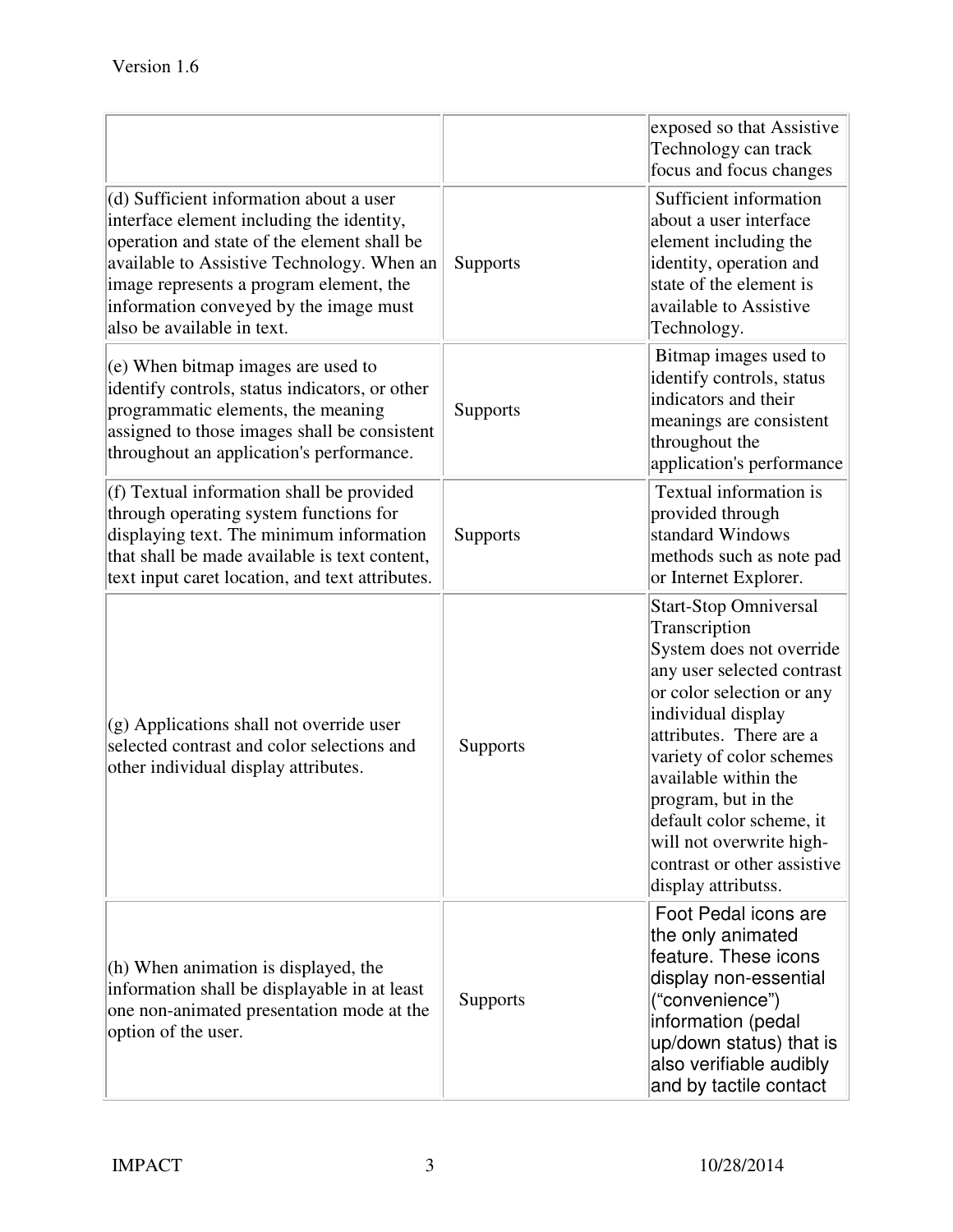|                                                                                                                                                                                                                                                                 |                 | with the pedal itself.                                                                                                                        |
|-----------------------------------------------------------------------------------------------------------------------------------------------------------------------------------------------------------------------------------------------------------------|-----------------|-----------------------------------------------------------------------------------------------------------------------------------------------|
| $(i)$ Color coding shall not be used as the<br>only means of conveying information,<br>indicating an action, prompting a response,<br>or distinguishing a visual element.                                                                                       | <b>Supports</b> | Color coding is for<br>convenience only for<br>sighted users, and is<br>accompanied by text for<br>all functions.                             |
| (i) When a product permits a user to adjust<br>color and contrast settings, a variety of<br>color selections capable of producing a<br>range of contrast levels shall be provided.                                                                              | Supports        | Other than the default<br>high-contrast screen,<br>available color schemes<br>with varying contrast<br>levels are provided as<br>options.     |
| $(k)$ Software shall not use flashing or<br>blinking text, objects, or other elements<br>having a flash or blink frequency greater<br>than 2 Hz and lower than 55 Hz.                                                                                           | Supports        | <b>Start Stop OmniVersal</b><br><b>Transcription System</b><br>does not use flashing or<br>blinking text or objects or<br>any other elements. |
| $(1)$ When electronic forms are used, the<br>form shall allow people using Assistive<br>Technology to access the information, field<br>elements, and functionality required for<br>completion and submission of the form,<br>including all directions and cues. | <b>Supports</b> | <b>Stat-Stop Omniversal</b><br><b>Transcription System</b><br>does not use electronic<br>forms.                                               |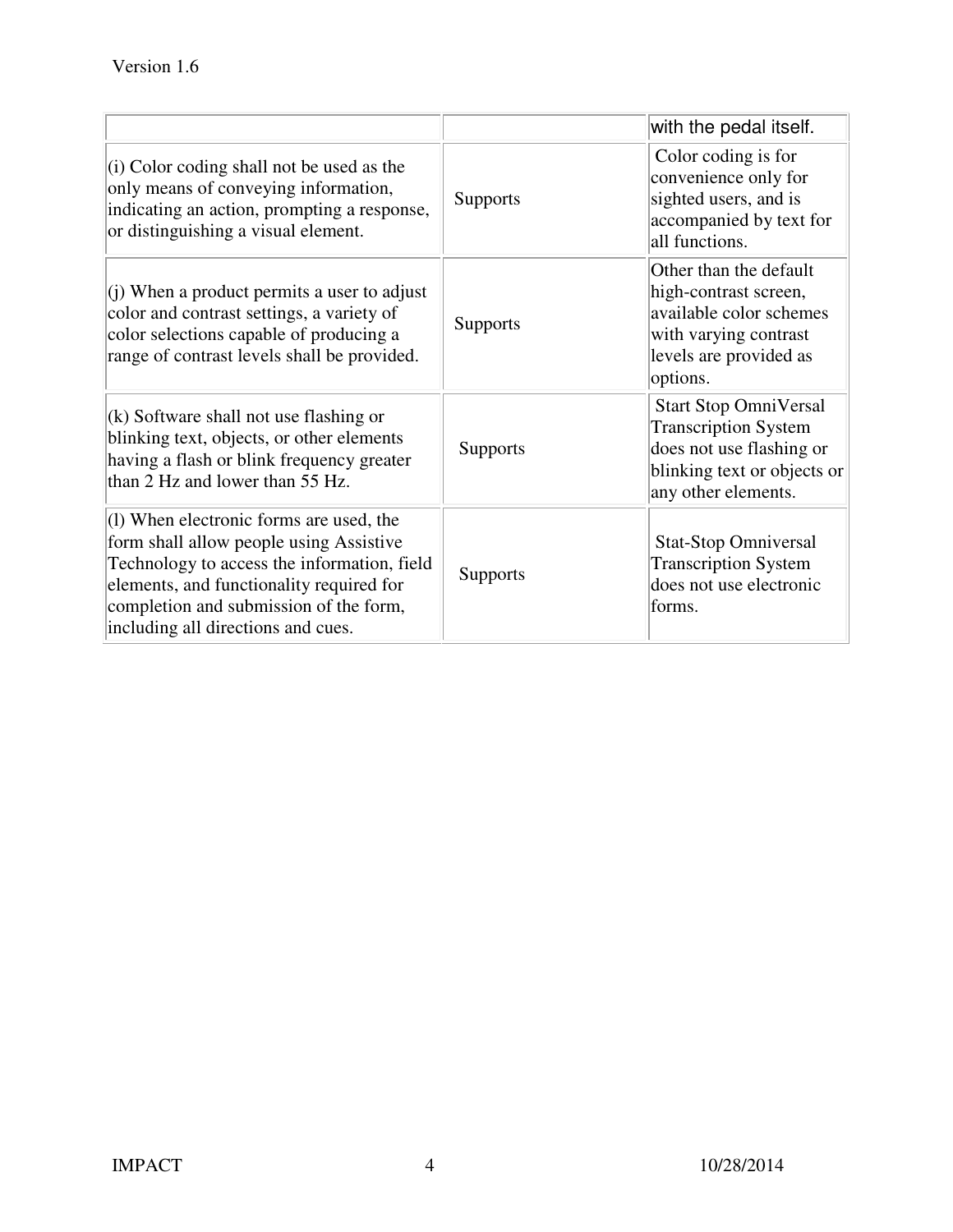# **Section 1194.22 Web-based intranet and Internet information and applications - Detail Voluntary Product Accessibility Template**

| <b>Criteria</b>                                                                                                                                                          | Level of Support &<br><b>Supporting Features</b> | <b>Remarks and</b><br>explanations                                                                                        |
|--------------------------------------------------------------------------------------------------------------------------------------------------------------------------|--------------------------------------------------|---------------------------------------------------------------------------------------------------------------------------|
| (a) A text equivalent for every non-text<br>element shall be provided (e.g., via<br>"alt", "longdesc", or in element<br>content).                                        | N/A                                              | <b>StartStop Omniversal has</b><br>its own PDF documentation<br>and does not require internet<br>or intranet connectivity |
| (b) Equivalent alternatives for any<br>multimedia presentation shall be<br>synchronized with the presentation.                                                           | N/A                                              |                                                                                                                           |
| (c) Web pages shall be designed so that<br>all information conveyed with color is<br>also available without color, for<br>example from context or markup.                | N/A                                              |                                                                                                                           |
| (d) Documents shall be organized so<br>they are readable without requiring an<br>associated style sheet.                                                                 | N/A                                              |                                                                                                                           |
| (e) Redundant text links shall be<br>provided for each active region of a<br>server-side image map.                                                                      | N/A                                              |                                                                                                                           |
| (f) Client-side image maps shall be<br>provided instead of server-side image<br>maps except where the regions cannot<br>be defined with an available geometric<br>shape. | N/A                                              |                                                                                                                           |
| (g) Row and column headers shall be<br>identified for data tables.                                                                                                       | N/A                                              |                                                                                                                           |
| (h) Markup shall be used to associate<br>data cells and header cells for data<br>tables that have two or more logical<br>levels of row or column headers.                | N/A                                              |                                                                                                                           |
| (i) Frames shall be titled with text that<br>facilitates frame identification and<br>navigation                                                                          | N/A                                              |                                                                                                                           |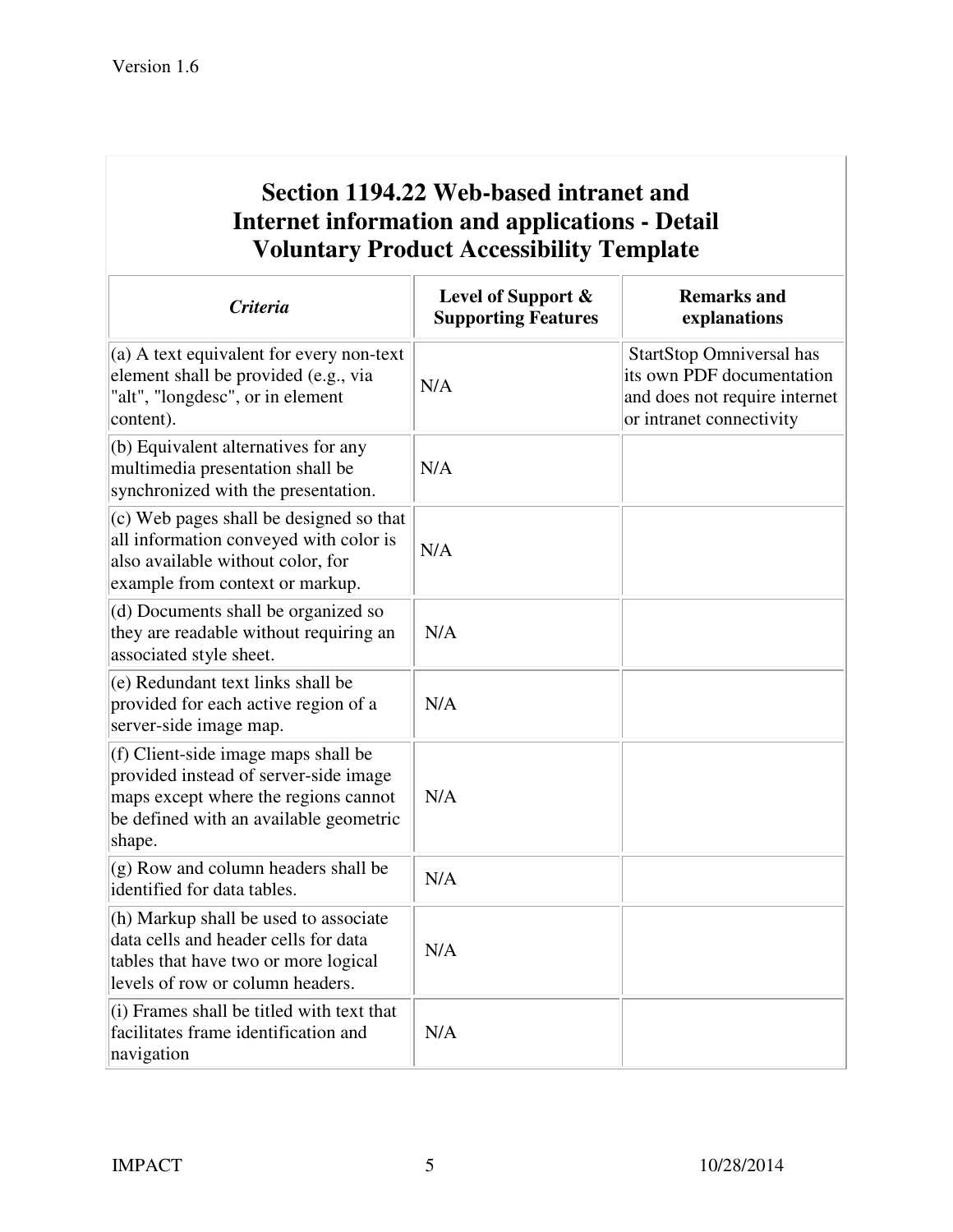| $(i)$ Pages shall be designed to avoid<br>causing the screen to flicker with a<br>frequency greater than 2 Hz and lower<br>than 55 Hz.                                                                                                                                                                                   | N/A |  |
|--------------------------------------------------------------------------------------------------------------------------------------------------------------------------------------------------------------------------------------------------------------------------------------------------------------------------|-----|--|
| $(k)$ A text-only page, with equivalent<br>information or functionality, shall be<br>provided to make a web site comply<br>with the provisions of this part, when<br>compliance cannot be accomplished in<br>any other way. The content of the text-<br>only page shall be updated whenever<br>the primary page changes. | N/A |  |
| $(1)$ When pages utilize scripting<br>languages to display content, or to<br>create interface elements, the<br>information provided by the script shall<br>be identified with functional text that<br>can be read by Assistive Technology.                                                                               | N/A |  |
| (m) When a web page requires that an<br>applet, plug-in or other application be<br>present on the client system to interpret<br>page content, the page must provide a<br>link to a plug-in or applet that complies<br>with $1194.21(a)$ through (1).                                                                     | N/A |  |
| $(n)$ When electronic forms are designed<br>to be completed on-line, the form shall<br>allow people using Assistive<br>Technology to access the information,<br>field elements, and functionality<br>required for completion and submission<br>of the form, including all directions and<br>cues.                        | N/A |  |
| $(0)$ A method shall be provided that<br>permits users to skip repetitive<br>navigation links.                                                                                                                                                                                                                           | N/A |  |
| $($ p) When a timed response is required,<br>the user shall be alerted and given<br>sufficient time to indicate more time is<br>required.                                                                                                                                                                                | N/A |  |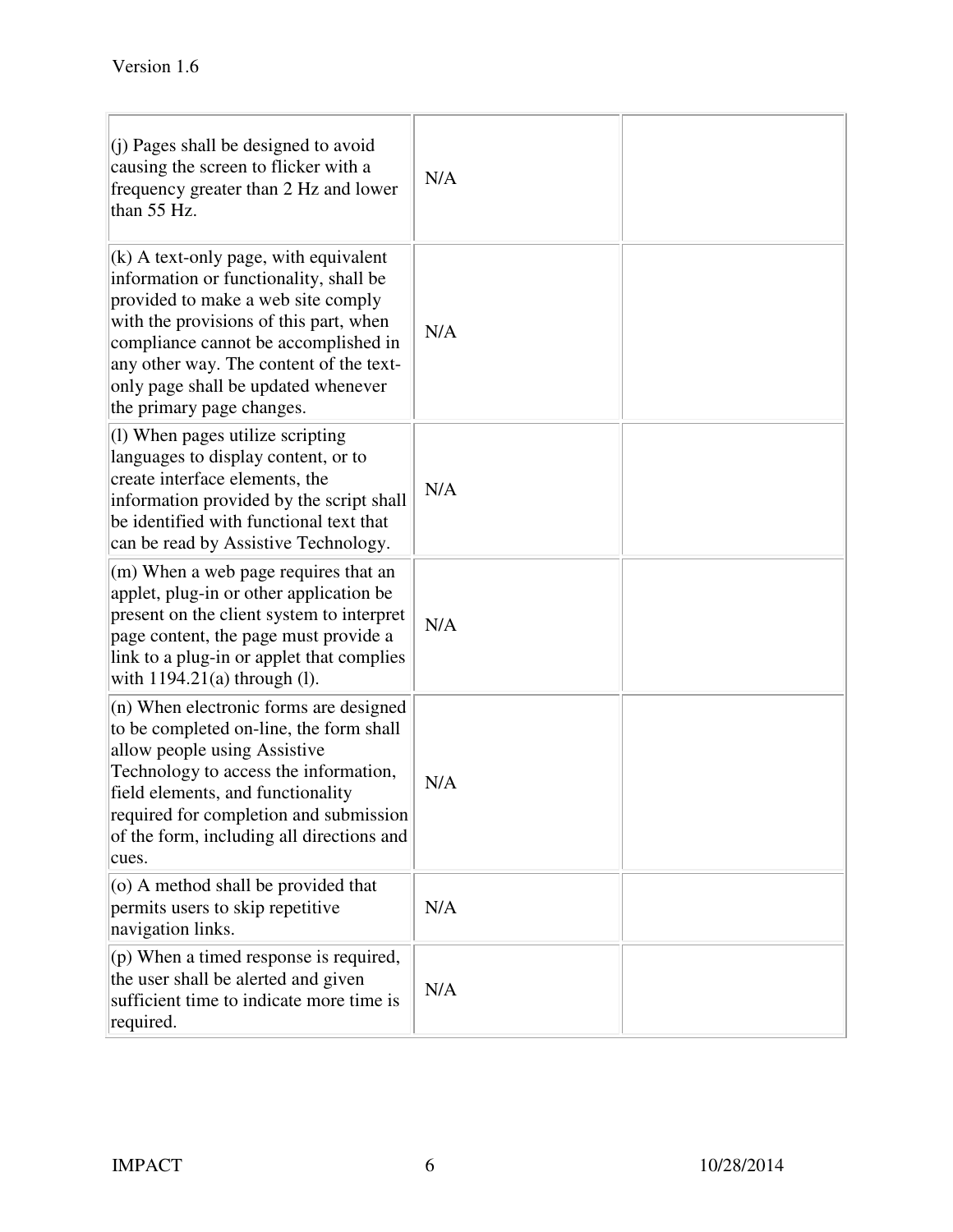| <b>Voluntary Product Accessibility Template</b>                                                                                                                                                                                                                                                                                                                 |                                                  |                                                                |
|-----------------------------------------------------------------------------------------------------------------------------------------------------------------------------------------------------------------------------------------------------------------------------------------------------------------------------------------------------------------|--------------------------------------------------|----------------------------------------------------------------|
| <b>Criteria</b>                                                                                                                                                                                                                                                                                                                                                 | Level of Support &<br><b>Supporting Features</b> | <b>Remarks and</b><br>explanations                             |
| (a) Telecommunications products or<br>systems which provide a function<br>allowing voice communication and<br>which do not themselves provide a<br>TTY functionality shall provide a<br>standard non-acoustic connection<br>point for TTYs. Microphones shall be<br>capable of being turned on and off to<br>allow the user to intermix speech with<br>TTY use. | N/A                                              | StartStop Omniversal is not<br>a Telecommunications<br>product |
| (b) Telecommunications products<br>which include voice communication<br>functionality shall support all<br>commonly used cross-manufacturer<br>non-proprietary standard TTY signal<br>protocols.                                                                                                                                                                | N/A                                              |                                                                |
| (c) Voice mail, auto-attendant, and<br>interactive voice response<br>telecommunications systems shall be<br>usable by TTY users with their TTYs.                                                                                                                                                                                                                | N/A                                              |                                                                |
| (d) Voice mail, messaging, auto-<br>attendant, and interactive voice<br>response telecommunications systems<br>that require a response from a user<br>within a time interval, shall give an<br>alert when the time interval is about to<br>run out, and shall provide sufficient<br>time for the user to indicate more time<br>is required.                     | N/A                                              |                                                                |
| $(e)$ Where provided, caller<br>identification and similar<br>telecommunications functions shall<br>also be available for users of TTYs,<br>and for users who cannot see displays.                                                                                                                                                                              | N/A                                              |                                                                |

# **Section 1194.23 Telecommunications Products - Detail**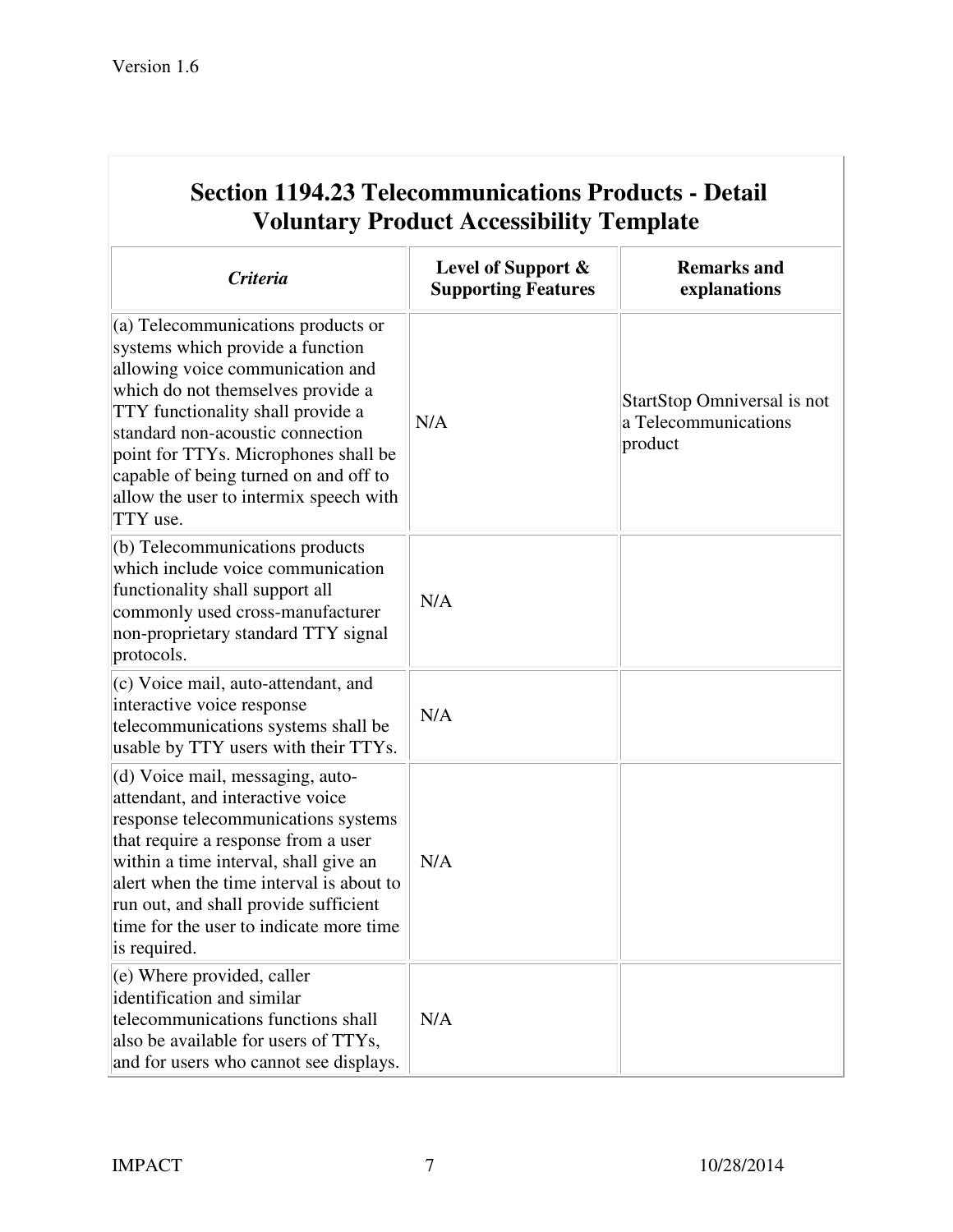| $(f)$ For transmitted voice signals,<br>telecommunications products shall<br>provide a gain adjustable up to a<br>minimum of 20 dB. For incremental<br>volume control, at least one<br>intermediate step of 12 dB of gain<br>shall be provided.                                                                                                                                                                                                                                                               | N/A |  |
|---------------------------------------------------------------------------------------------------------------------------------------------------------------------------------------------------------------------------------------------------------------------------------------------------------------------------------------------------------------------------------------------------------------------------------------------------------------------------------------------------------------|-----|--|
| $\left  \right $ (g) If the telecommunications product<br>allows a user to adjust the receive<br>volume, a function shall be provided<br>to automatically reset the volume to<br>the default level after every use.                                                                                                                                                                                                                                                                                           | N/A |  |
| (h) Where a telecommunications<br>product delivers output by an audio<br>transducer which is normally held up<br>to the ear, a means for effective<br>magnetic wireless coupling to hearing<br>technologies shall be provided.                                                                                                                                                                                                                                                                                | N/A |  |
| $(i)$ Interference to hearing<br>technologies (including hearing aids,<br>cochlear implants, and assistive<br>listening devices) shall be reduced to<br>the lowest possible level that allows a<br>user of hearing technologies to utilize<br>the telecommunications product.                                                                                                                                                                                                                                 | N/A |  |
| $(i)$ Products that transmit or conduct<br>information or communication, shall<br>pass through cross-manufacturer, non-<br>proprietary, industry-standard codes,<br>translation protocols, formats or other<br>information necessary to provide the<br>information or communication in a<br>usable format. Technologies which<br>use encoding, signal compression,<br>format transformation, or similar<br>techniques shall not remove<br>information needed for access or shall<br>restore it upon delivery. | N/A |  |
| $(k)(1)$ Products which have<br>mechanically operated controls or<br>keys shall comply with the following:<br>Controls and Keys shall be tactilely<br>discernible without activating the<br>controls or keys.                                                                                                                                                                                                                                                                                                 | N/A |  |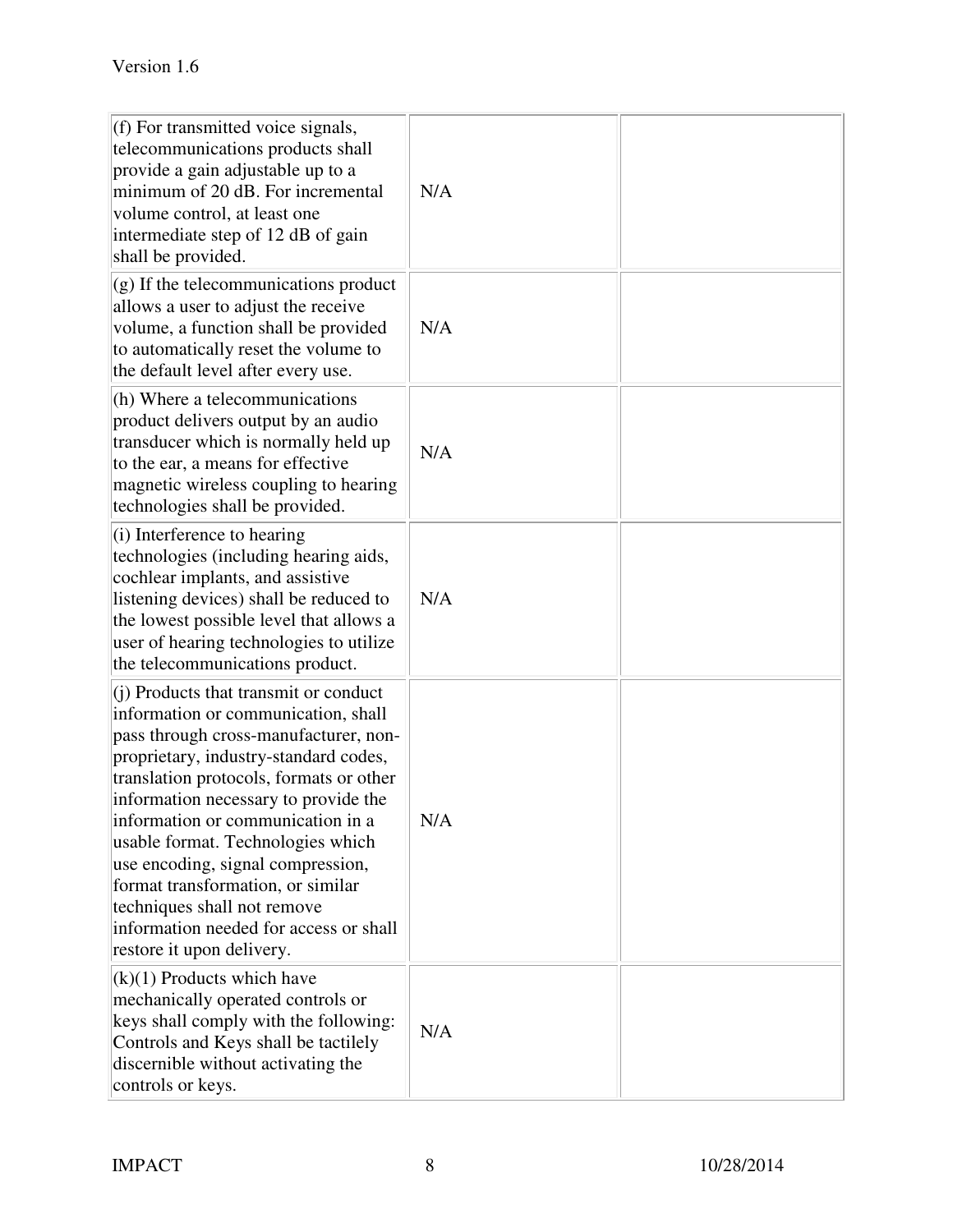| $(k)(2)$ Products which have<br>mechanically operated controls or<br>keys shall comply with the following:<br>Controls and Keys shall be operable<br>with one hand and shall not require<br>tight grasping, pinching, twisting of<br>the wrist. The force required to<br>activate controls and keys shall be 5<br>lbs. $(22.2N)$ maximum. | N/A |  |
|-------------------------------------------------------------------------------------------------------------------------------------------------------------------------------------------------------------------------------------------------------------------------------------------------------------------------------------------|-----|--|
| $(k)(3)$ Products which have<br>mechanically operated controls or<br>keys shall comply with the following:<br>If key repeat is supported, the delay<br>before repeat shall be adjustable to at<br>least 2 seconds. Key repeat rate shall<br>be adjustable to 2 seconds per<br>character.                                                  | N/A |  |
| $(k)(4)$ Products which have<br>mechanically operated controls or<br>keys shall comply with the following:<br>The status of all locking or toggle<br>controls or keys shall be visually<br>discernible, and discernible either<br>through touch or sound.                                                                                 | N/A |  |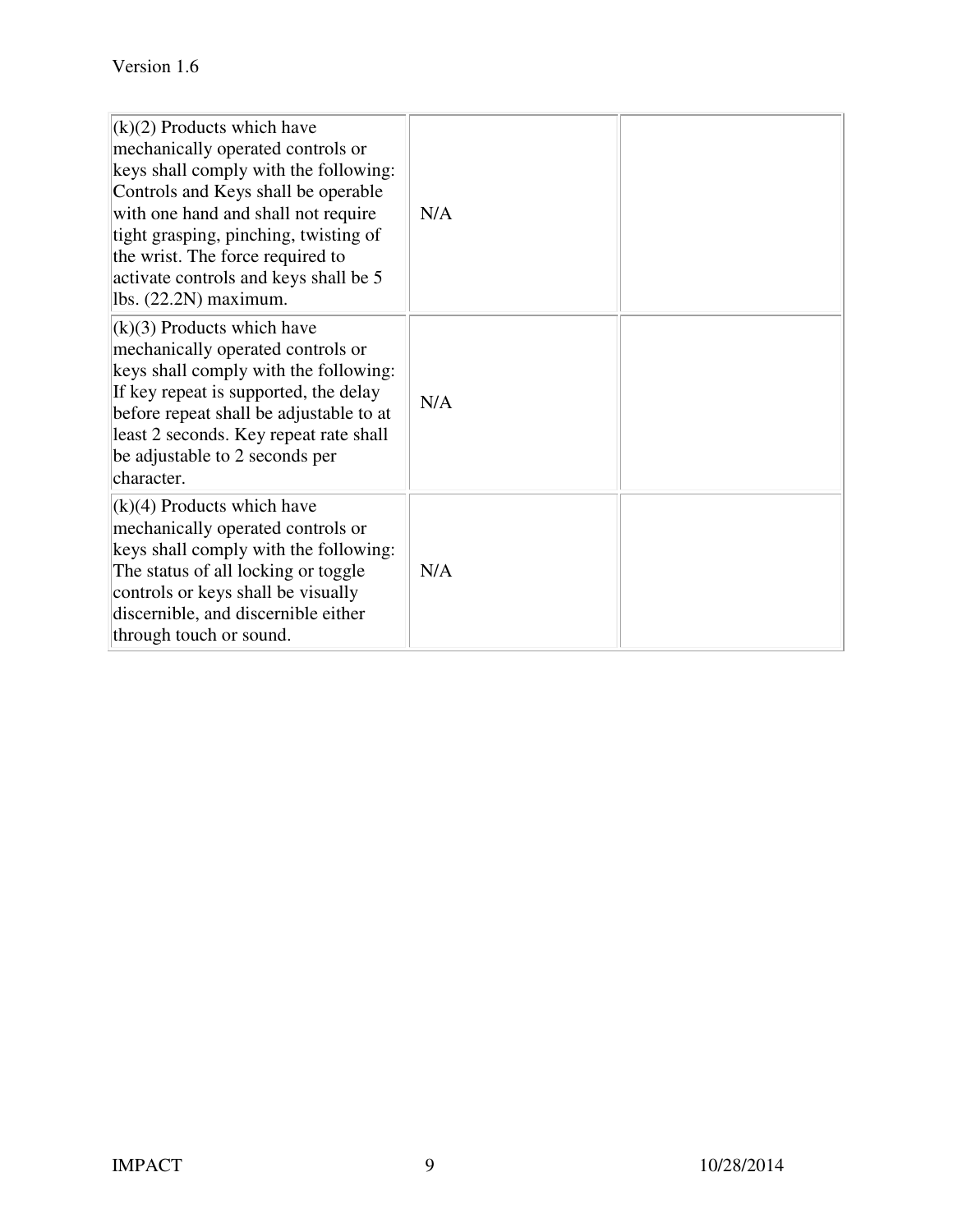| <b>Voluntary Product Accessibility Template</b>                                                                                                                                                                                                                                                                                                                                                                                                                                                                                                                                                                                                                                                                                                                                                                                                                                                                                                               |                                                  |                                                                               |
|---------------------------------------------------------------------------------------------------------------------------------------------------------------------------------------------------------------------------------------------------------------------------------------------------------------------------------------------------------------------------------------------------------------------------------------------------------------------------------------------------------------------------------------------------------------------------------------------------------------------------------------------------------------------------------------------------------------------------------------------------------------------------------------------------------------------------------------------------------------------------------------------------------------------------------------------------------------|--------------------------------------------------|-------------------------------------------------------------------------------|
| <b>Criteria</b>                                                                                                                                                                                                                                                                                                                                                                                                                                                                                                                                                                                                                                                                                                                                                                                                                                                                                                                                               | Level of Support &<br><b>Supporting Features</b> | <b>Remarks and</b><br>explanations                                            |
| a) All analog television displays 13<br>inches and larger, and computer<br>equipment that includes analog<br>television receiver or display circuitry,<br>shall be equipped with caption<br>decoder circuitry which appropriately<br>receives, decodes, and displays closed<br>captions from broadcast, cable,<br>videotape, and DVD signals. As soon<br>as practicable, but not later than July<br>1, 2002, widescreen digital television<br>$(DTV)$ displays measuring at least 7.8<br>inches vertically, DTV sets with<br>conventional displays measuring at<br>least 13 inches vertically, and stand-<br>alone DTV tuners, whether or not they<br>are marketed with display screens, and<br>computer equipment that includes<br>DTV receiver or display circuitry,<br>shall be equipped with caption<br>decoder circuitry which appropriately<br>receives, decodes, and displays closed<br>captions from broadcast, cable,<br>videotape, and DVD signals. | N/A                                              | Start Stop Omniversal is a<br>software application and not<br>a Video product |
| (b) Television tuners, including tuner<br>cards for use in computers, shall be<br>equipped with secondary audio<br>program playback circuitry.                                                                                                                                                                                                                                                                                                                                                                                                                                                                                                                                                                                                                                                                                                                                                                                                                | N/A                                              |                                                                               |
| $(c)$ All training and informational<br>video and multimedia productions<br>which support the agency's mission,<br>regardless of format, that contain<br>speech or other audio information<br>necessary for the comprehension of<br>the content, shall be open or closed<br>captioned.                                                                                                                                                                                                                                                                                                                                                                                                                                                                                                                                                                                                                                                                        | N/A                                              |                                                                               |

# **Section 1194.24 Video and Multi-media Products – Detail**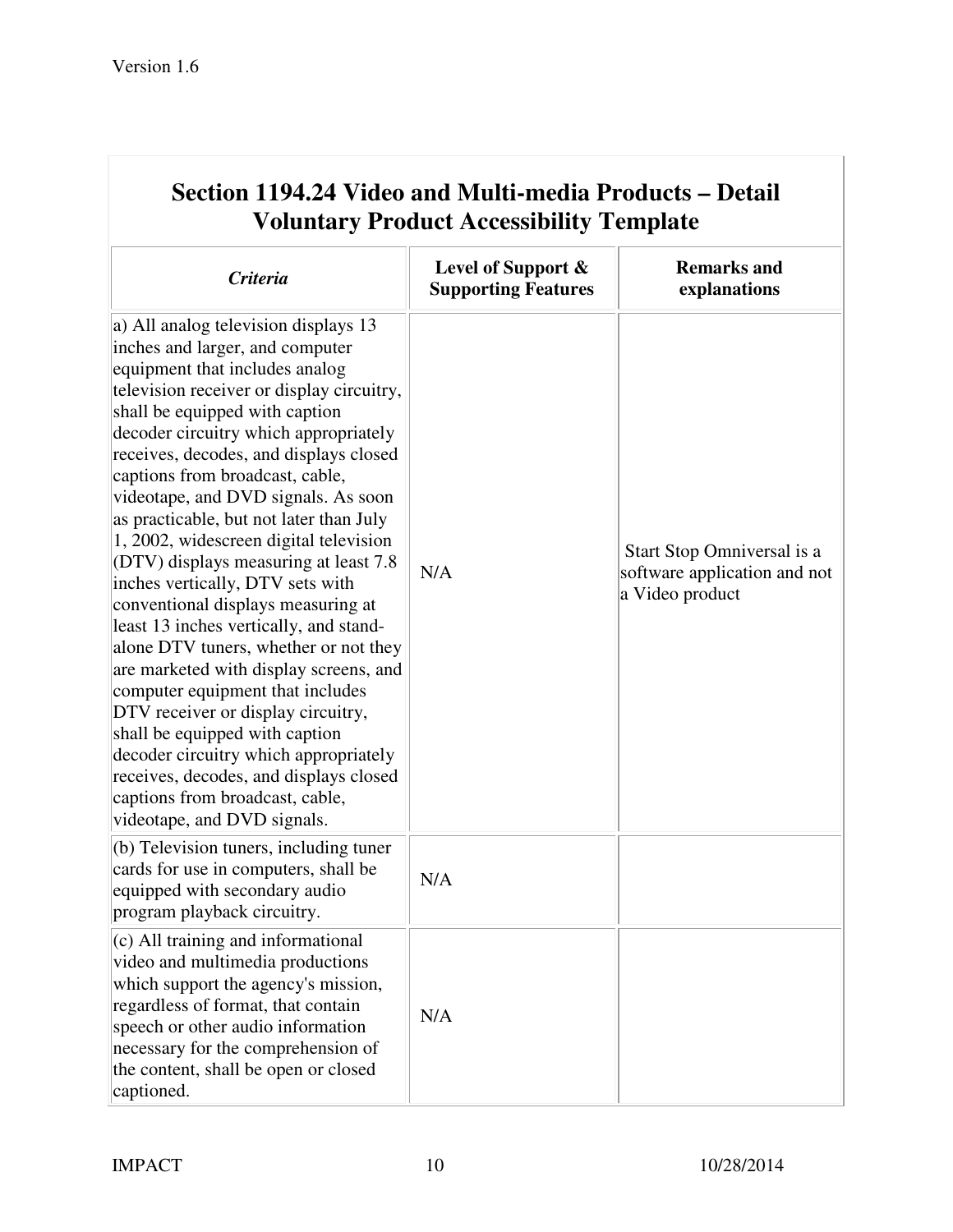| $\vert$ (d) All training and informational<br>video and multimedia productions<br>which support the agency's mission,<br>regardless of format, that contain<br>visual information necessary for the<br>comprehension of the content, shall be<br>audio described. | N/A |  |
|-------------------------------------------------------------------------------------------------------------------------------------------------------------------------------------------------------------------------------------------------------------------|-----|--|
| $\vert$ (e) Display or presentation of alternate<br>text presentation or audio descriptions<br>shall be user-selectable unless<br>permanent.                                                                                                                      | N/A |  |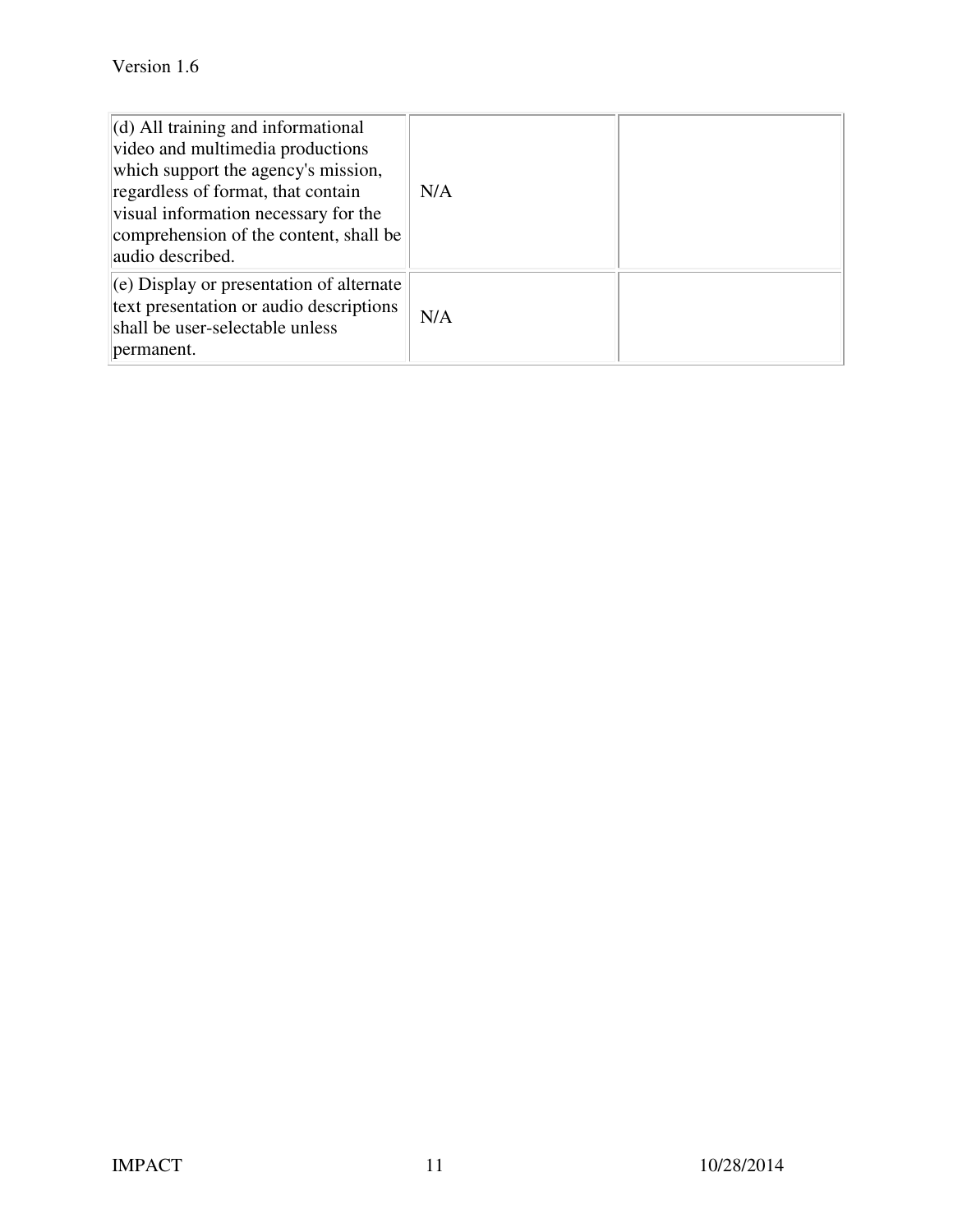| <b>Voluntary Product Accessibility Template</b>                                                                                                                                                                                                                                                         |                                                  |                                                                                                                |
|---------------------------------------------------------------------------------------------------------------------------------------------------------------------------------------------------------------------------------------------------------------------------------------------------------|--------------------------------------------------|----------------------------------------------------------------------------------------------------------------|
| <b>Criteria</b>                                                                                                                                                                                                                                                                                         | Level of Support &<br><b>Supporting Features</b> | <b>Remarks and</b><br>explanations                                                                             |
| (a) Self contained products shall be<br>usable by people with disabilities<br>without requiring an end-user to<br>attach Assistive Technology to the<br>product. Personal headsets for private<br>listening are not Assistive<br>Technology.                                                            | n/a                                              | <b>Start-Stop Omniversal uses</b><br><b>Windows Operating System</b><br>and is therefore not self<br>contained |
| (b) When a timed response is<br>required, the user shall be alerted and<br>given sufficient time to indicate more<br>time is required.                                                                                                                                                                  | n/a                                              |                                                                                                                |
| (c) Where a product utilizes<br>touchscreens or contact-sensitive<br>controls, an input method shall be<br>provided that complies with 1194.23<br>$(k)$ (1) through (4).                                                                                                                                | N/A                                              |                                                                                                                |
| (d) When biometric forms of user<br>identification or control are used, an<br>alternative form of identification or<br>activation, which does not require the<br>user to possess particular biological<br>characteristics, shall also be provided.                                                      | N/A                                              |                                                                                                                |
| (e) When products provide auditory<br>output, the audio signal shall be<br>provided at a standard signal level<br>through an industry standard<br>connector that will allow for private<br>listening. The product must provide<br>the ability to interrupt, pause, and<br>restart the audio at anytime. | n/a                                              |                                                                                                                |

# **Section 1194.25 Self-Contained, Closed Products – Detail**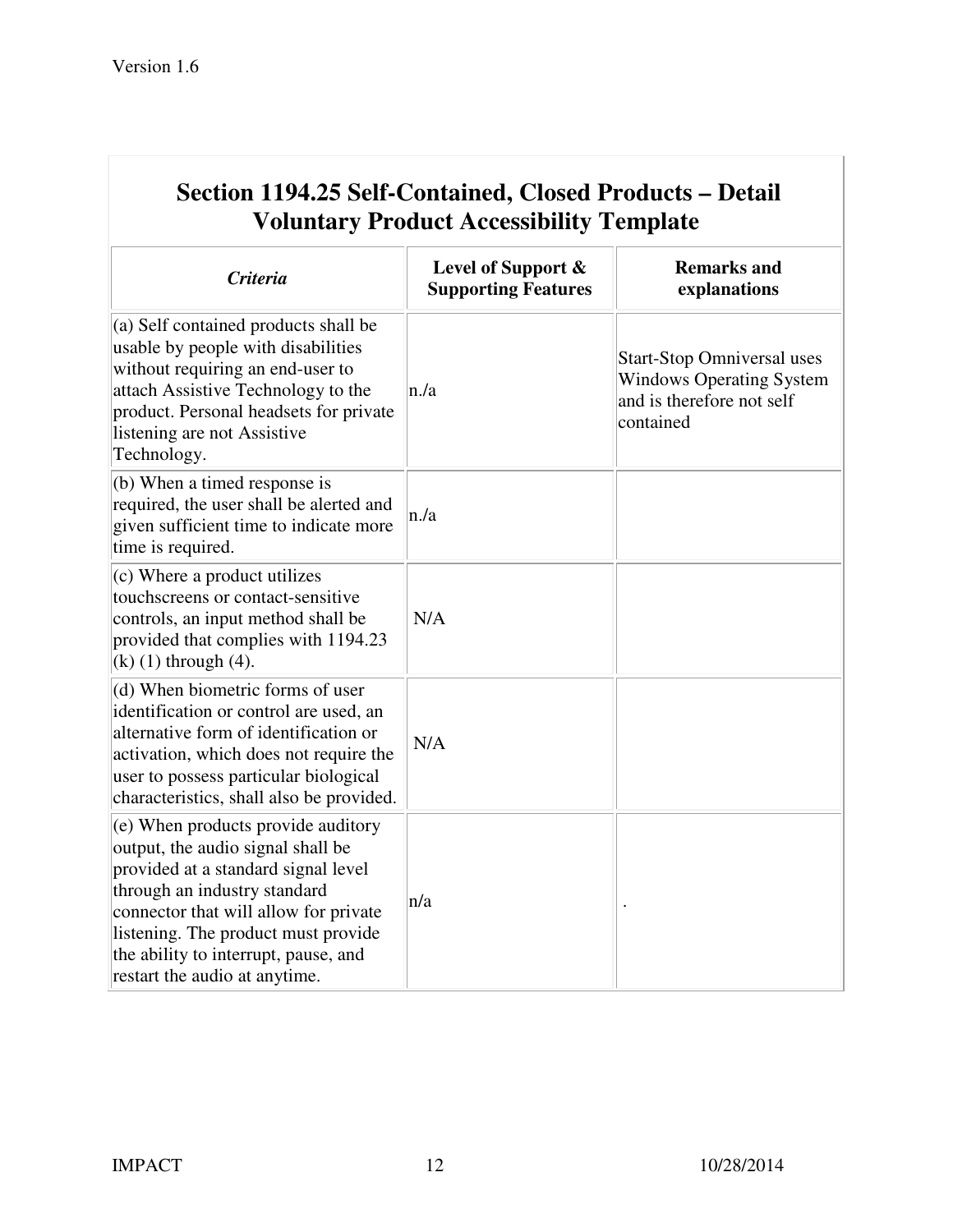| $(f)$ When products deliver voice<br>output in a public area, incremental<br>volume control shall be provided with<br>output amplification up to a level of at<br>least 65 dB. Where the ambient noise<br>level of the environment is above 45<br>dB, a volume gain of at least 20 dB<br>above the ambient level shall be user<br>selectable. A function shall be<br>provided to automatically reset the<br>volume to the default level after every<br>luse.                                                                                                               | N/A |  |
|----------------------------------------------------------------------------------------------------------------------------------------------------------------------------------------------------------------------------------------------------------------------------------------------------------------------------------------------------------------------------------------------------------------------------------------------------------------------------------------------------------------------------------------------------------------------------|-----|--|
| $\vert$ (g) Color coding shall not be used as<br>the only means of conveying<br>information, indicating an action,<br>prompting a response, or<br>distinguishing a visual element.                                                                                                                                                                                                                                                                                                                                                                                         | n/a |  |
| (h) When a product permits a user to<br>adjust color and contrast settings, a<br>range of color selections capable of<br>producing a variety of contrast levels<br>shall be provided.                                                                                                                                                                                                                                                                                                                                                                                      | n/a |  |
| $(i)$ Products shall be designed to avoid<br>causing the screen to flicker with a<br>frequency greater than 2 Hz and lower<br>than 55 Hz.                                                                                                                                                                                                                                                                                                                                                                                                                                  | n/a |  |
| $(1)$ (1) Products which are<br>freestanding, non-portable, and<br>intended to be used in one location<br>and which have operable controls<br>shall comply with the following: The<br>position of any operable control shall<br>be determined with respect to a<br>vertical plane, which is 48 inches in<br>length, centered on the operable<br>control, and at the maximum<br>protrusion of the product within the<br>48 inch length on products which are<br>freestanding, non-portable, and<br>intended to be used in one location<br>and which have operable controls. | N/A |  |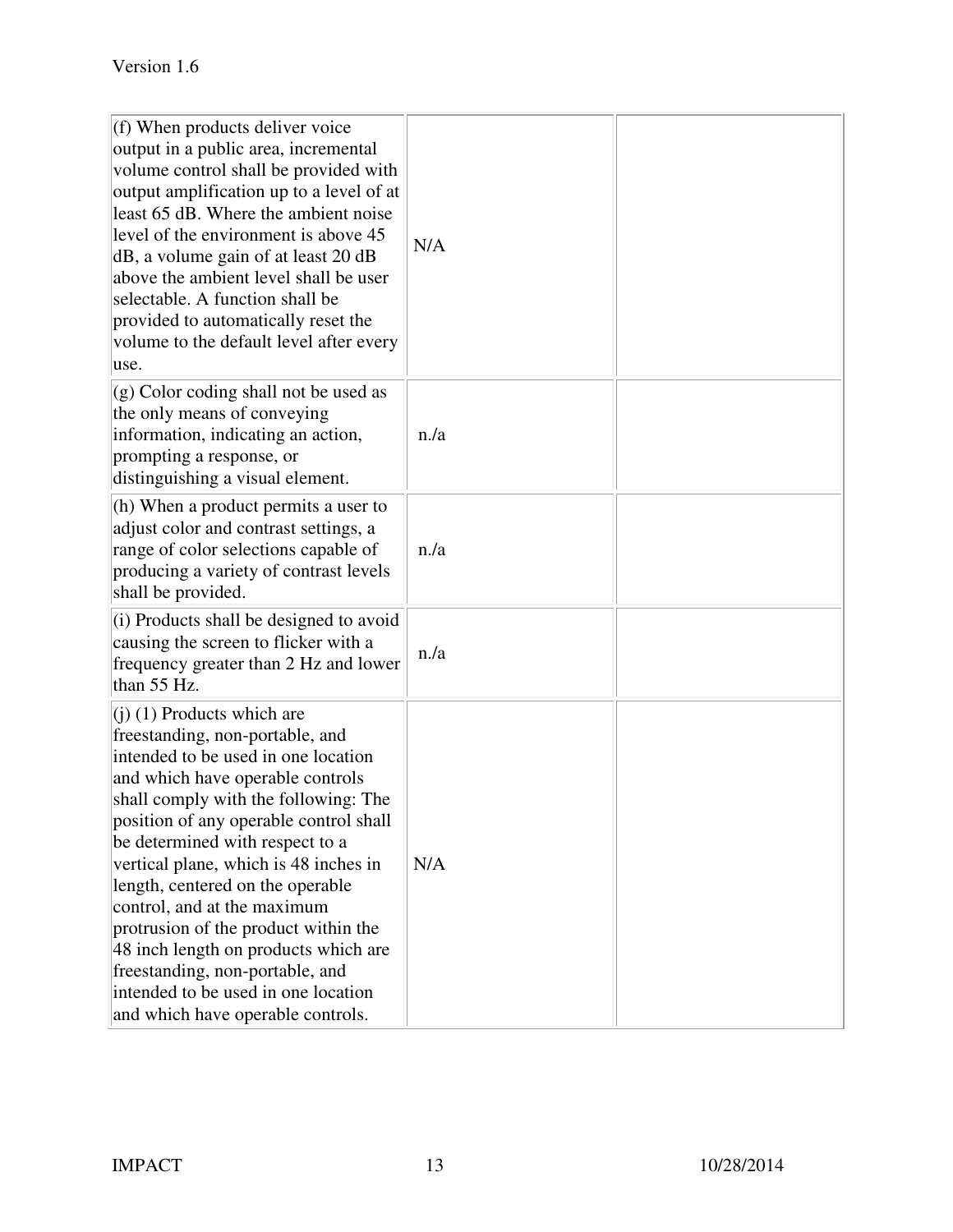| $(i)(2)$ Products which are<br>freestanding, non-portable, and<br>intended to be used in one location<br>and which have operable controls<br>shall comply with the following:<br>Where any operable control is 10<br>inches or less behind the reference<br>plane, the height shall be 54 inches<br>maximum and 15 inches minimum<br>above the floor.                                      | N/A |  |
|--------------------------------------------------------------------------------------------------------------------------------------------------------------------------------------------------------------------------------------------------------------------------------------------------------------------------------------------------------------------------------------------|-----|--|
| $($ j $)(3)$ Products which are<br>freestanding, non-portable, and<br>intended to be used in one location<br>and which have operable controls<br>shall comply with the following:<br>Where any operable control is more<br>than 10 inches and not more than 24<br>inches behind the reference plane, the<br>height shall be 46 inches maximum<br>and 15 inches minimum above the<br>floor. | N/A |  |
| $(i)(4)$ Products which are<br>freestanding, non-portable, and<br>intended to be used in one location<br>and which have operable controls<br>shall comply with the following:<br>Operable controls shall not be more<br>than 24 inches behind the reference<br>plane.                                                                                                                      | N/A |  |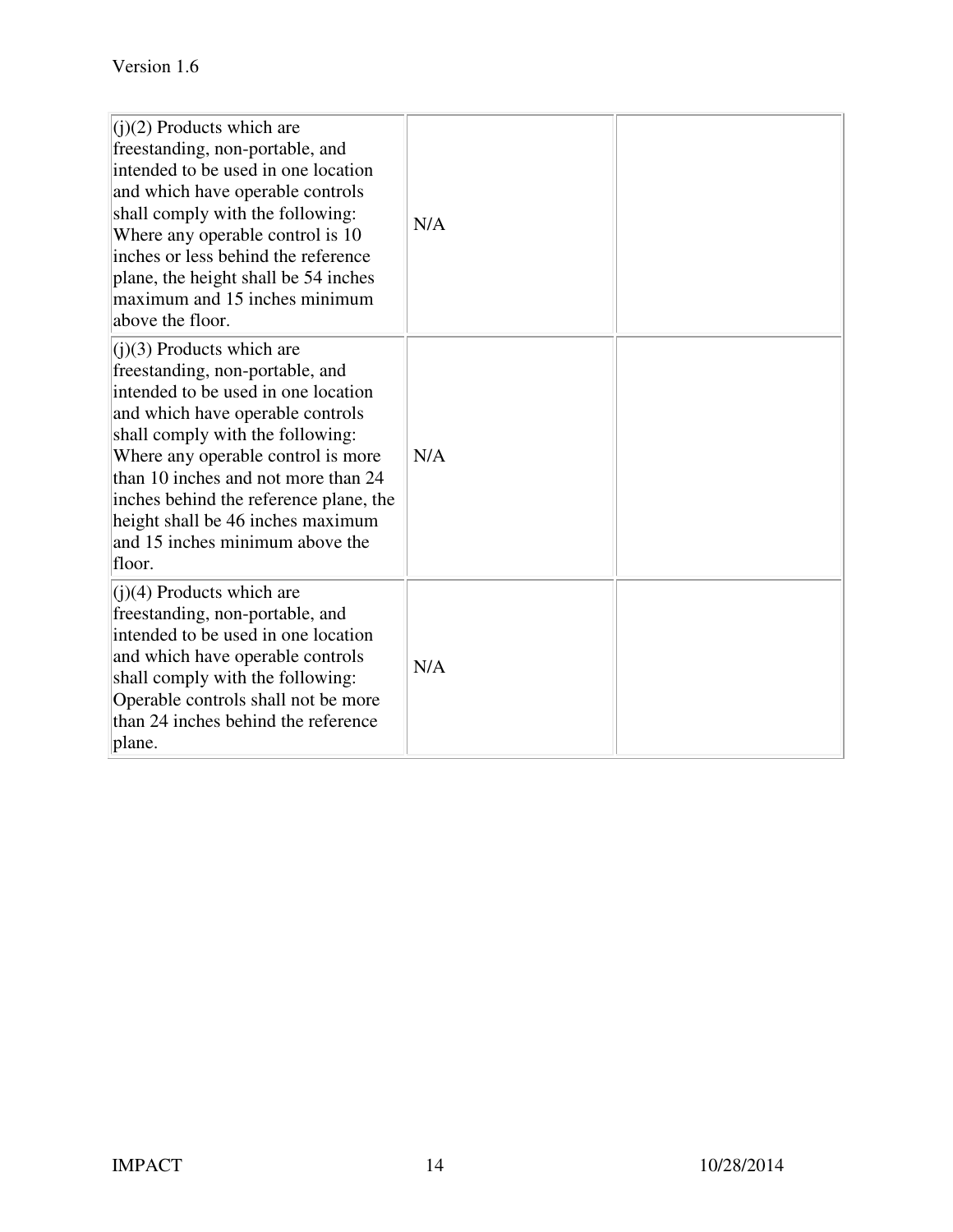| Section 1194.26 Desktop and Portable Computers – Detail<br><b>Voluntary Product Accessibility Template</b>                                                                                                                                              |                                                     |                                      |
|---------------------------------------------------------------------------------------------------------------------------------------------------------------------------------------------------------------------------------------------------------|-----------------------------------------------------|--------------------------------------|
| <b>Criteria</b>                                                                                                                                                                                                                                         | Level of Support $\&$<br><b>Supporting Features</b> | <b>Remarks and</b><br>explanations   |
| $(a)$ All mechanically operated<br>controls and keys shall comply with<br>1194.23 (k) $(1)$ through $(4)$ .                                                                                                                                             | N/A                                                 | This is software, not a<br>computer. |
| $(b)$ If a product utilizes touch screens<br>or touch-operated controls, an input<br>method shall be provided that<br>complies with $1194.23$ (k) (1)<br>through $(4)$ .                                                                                | N/A                                                 |                                      |
| $(c)$ When biometric forms of user<br>identification or control are used, an<br>alternative form of identification or<br>activation, which does not require the<br>user to possess particular biological<br>characteristics, shall also be<br>provided. | N/A                                                 |                                      |
| $(d)$ Where provided, at least one of<br>each type of expansion slots, ports<br>and connectors shall comply with<br>publicly available industry standards                                                                                               | N/A                                                 |                                      |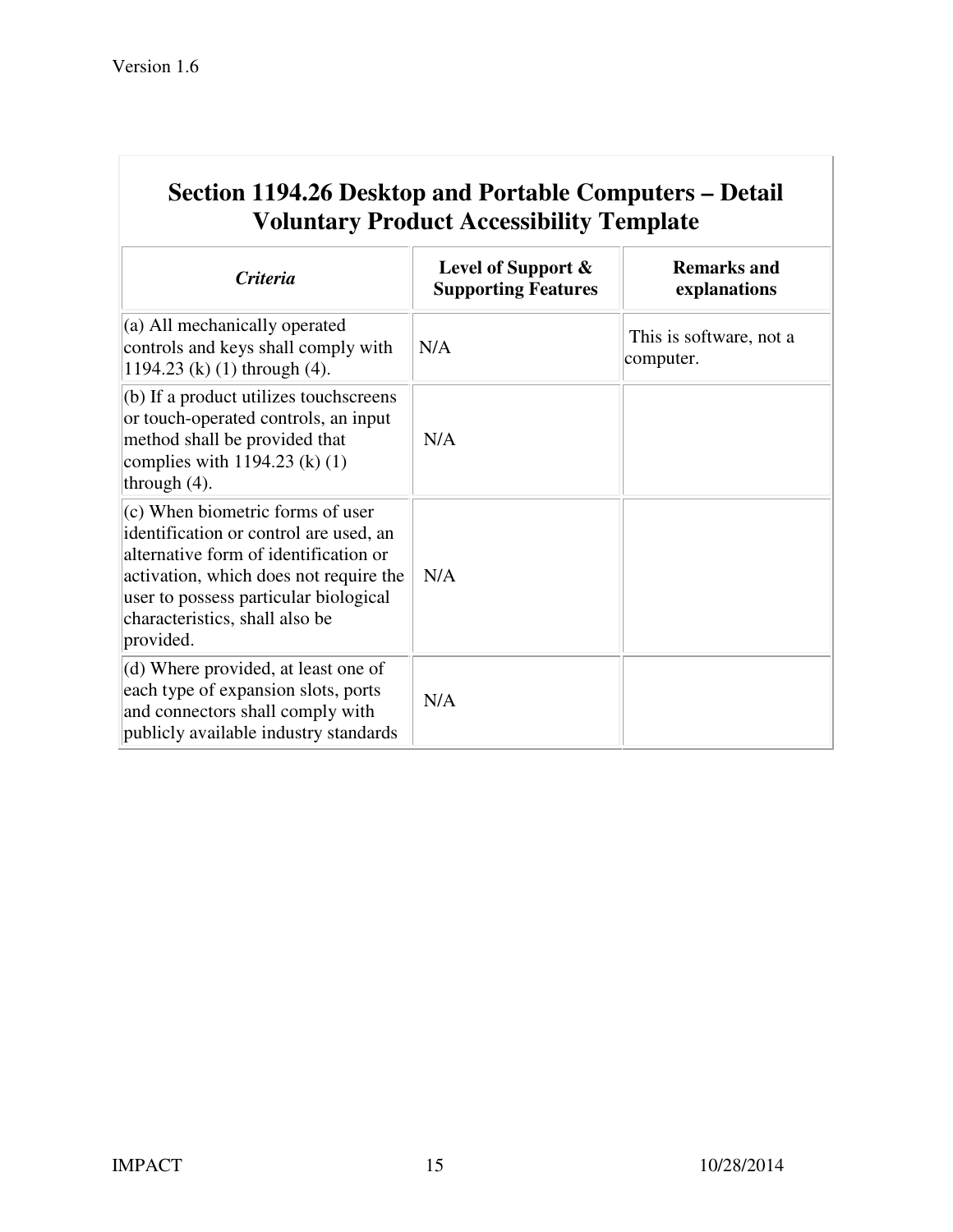| Section 1194.31 Functional Performance Criteria – Detail<br><b>Voluntary Product Accessibility Template</b>                                                                                                                                                                                                                         |                                                    |                                                                                                                                                                |
|-------------------------------------------------------------------------------------------------------------------------------------------------------------------------------------------------------------------------------------------------------------------------------------------------------------------------------------|----------------------------------------------------|----------------------------------------------------------------------------------------------------------------------------------------------------------------|
| <b>Criteria</b>                                                                                                                                                                                                                                                                                                                     | Level of Support &<br><b>Supporting Features</b>   | <b>Remarks and</b><br>explanations                                                                                                                             |
| (a) At least one mode of operation and<br>information retrieval that does not<br>require user vision shall be provided,<br>or support for Assistive Technology<br>used by people who are blind or<br>visually impaired shall be provided.                                                                                           | Supports through<br><b>Equivalent Facilitation</b> | Through use of Windows<br>accessibility wizard - the<br>functional needs of users<br>who are blind and needs of<br>users who have usable low<br>vision         |
| (b) At least one mode of operation and<br>information retrieval that does not<br>require visual acuity greater than<br>20/70 shall be provided in audio and<br>enlarged print output working together<br>or independently, or support for<br>Assistive Technology used by people<br>who are visually impaired shall be<br>provided. | Supports through<br><b>Equivalent Facilitation</b> | Through use of Windows<br>accessibility wizard - wizard<br>the functional needs of users<br>who are blind and needs of<br>users who have usable low<br>vision. |
| (c) At least one mode of operation and<br>information retrieval that does not<br>require user hearing shall be provided,<br>or support for Assistive Technology<br>used by people who are deaf or hard of<br>hearing shall be provided                                                                                              | Supports                                           | No Audio information or<br>operation required – No<br>information retrieval<br>requires hearing                                                                |
| (d) Where audio information is<br>important for the use of a product, at<br>least one mode of operation and<br>information retrieval shall be provided<br>in an enhanced auditory fashion, or<br>support for assistive hearing devices<br>shall be provided.                                                                        | Not Applicable                                     | Audio information is not<br>required for operation                                                                                                             |
| (e) At least one mode of operation and<br>information retrieval that does not<br>require user speech shall be provided,<br>or support for Assistive Technology<br>used by people with disabilities shall<br>be provided.                                                                                                            | N/A                                                | Speech is not required for<br>operation of product.                                                                                                            |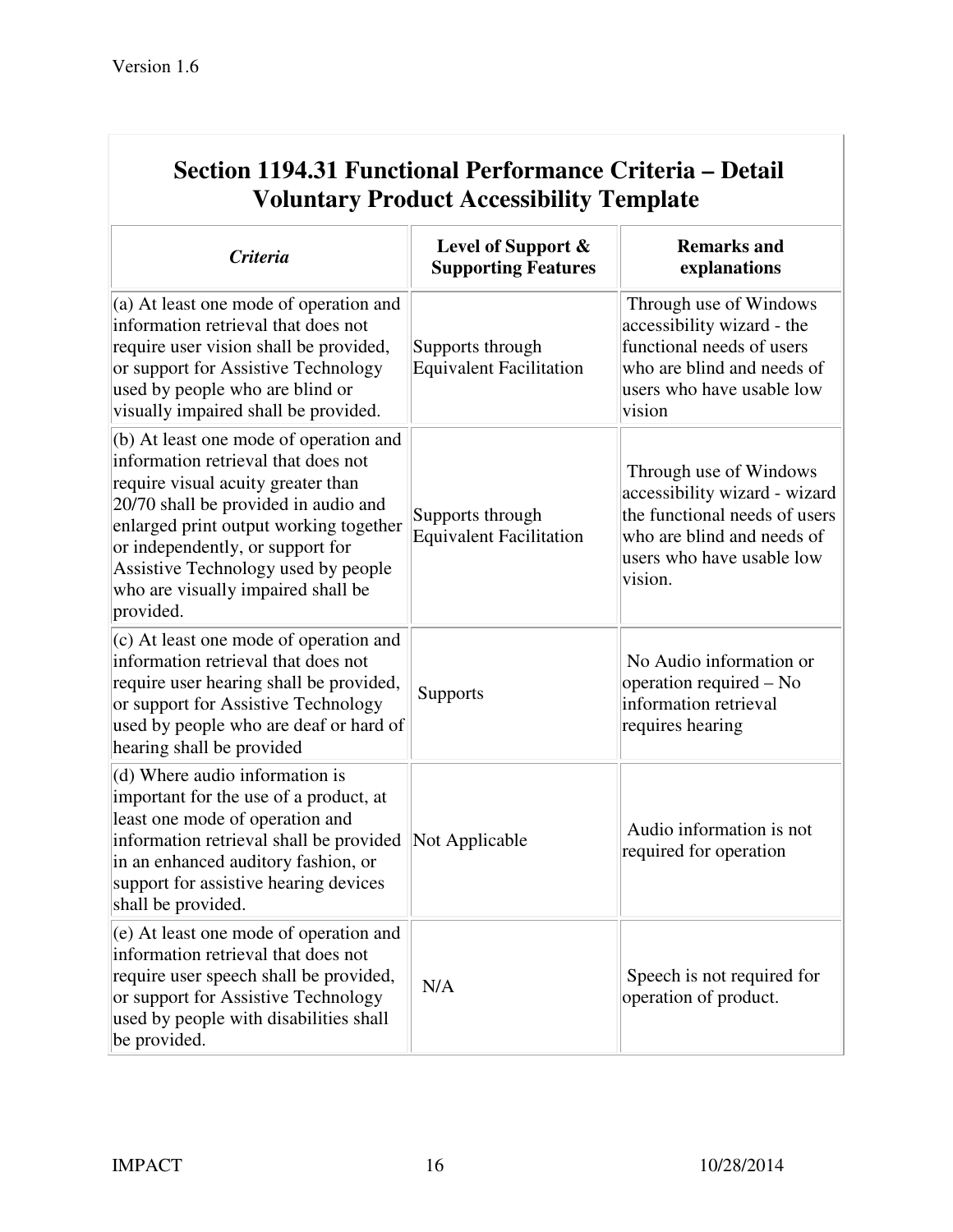| $(f)$ At least one mode of operation and<br>information retrieval that does not<br>require fine motor control or<br>simultaneous actions and that is<br>operable with limited reach and<br>strength shall be provided. | <b>Supports</b> | No fine motor control or<br>simultaneous actions<br>required. |
|------------------------------------------------------------------------------------------------------------------------------------------------------------------------------------------------------------------------|-----------------|---------------------------------------------------------------|
|------------------------------------------------------------------------------------------------------------------------------------------------------------------------------------------------------------------------|-----------------|---------------------------------------------------------------|

| Section 1194.41 Information, Documentation and Support – Detail |
|-----------------------------------------------------------------|
| <b>Voluntary Product Accessibility Template</b>                 |

| <i>Criteria</i>                                                                                                                                                                                              | Level of Support &<br><b>Supporting Features</b> | <b>Remarks and explanations</b>                                                                                                                                                                                                                                                                                                                                                                                                                                                                                                          |
|--------------------------------------------------------------------------------------------------------------------------------------------------------------------------------------------------------------|--------------------------------------------------|------------------------------------------------------------------------------------------------------------------------------------------------------------------------------------------------------------------------------------------------------------------------------------------------------------------------------------------------------------------------------------------------------------------------------------------------------------------------------------------------------------------------------------------|
| (a) Product support documentation<br>provided to end-users shall be made<br>available in alternate formats upon<br>request, at no additional charge                                                          | <b>Supports</b>                                  | Documentation is Currently<br>available in PDF and<br>.DOC/Microsoft Office Format<br>and accessible in PDF format from<br>the Start-Stop OmniVersal<br><b>Transcription System's HELP</b><br>menu. PDF format works with<br>PDF readers that are already have<br>full accessibility features built in.<br>In addition, our web site at<br>www.startstop.com/omniversal.asp<br>includes a documentation section<br>with the latest PDF available there<br>online for the user manual. Other<br>formats may be available upon<br>request. |
| (b) End-users shall have access to a<br>description of the accessibility and<br>compatibility features of products in<br>alternate formats or alternate<br>methods upon request, at no<br>additional charge. | <b>Supports</b>                                  | Available by request                                                                                                                                                                                                                                                                                                                                                                                                                                                                                                                     |
| (c) Support services for products<br>shall accommodate the<br>communication needs of end-users<br>with disabilities.                                                                                         | <b>Supports</b>                                  | Internet (e.g.<br>GotoMeeting/GotoAssist),<br>telephone, and Email support<br>available.                                                                                                                                                                                                                                                                                                                                                                                                                                                 |